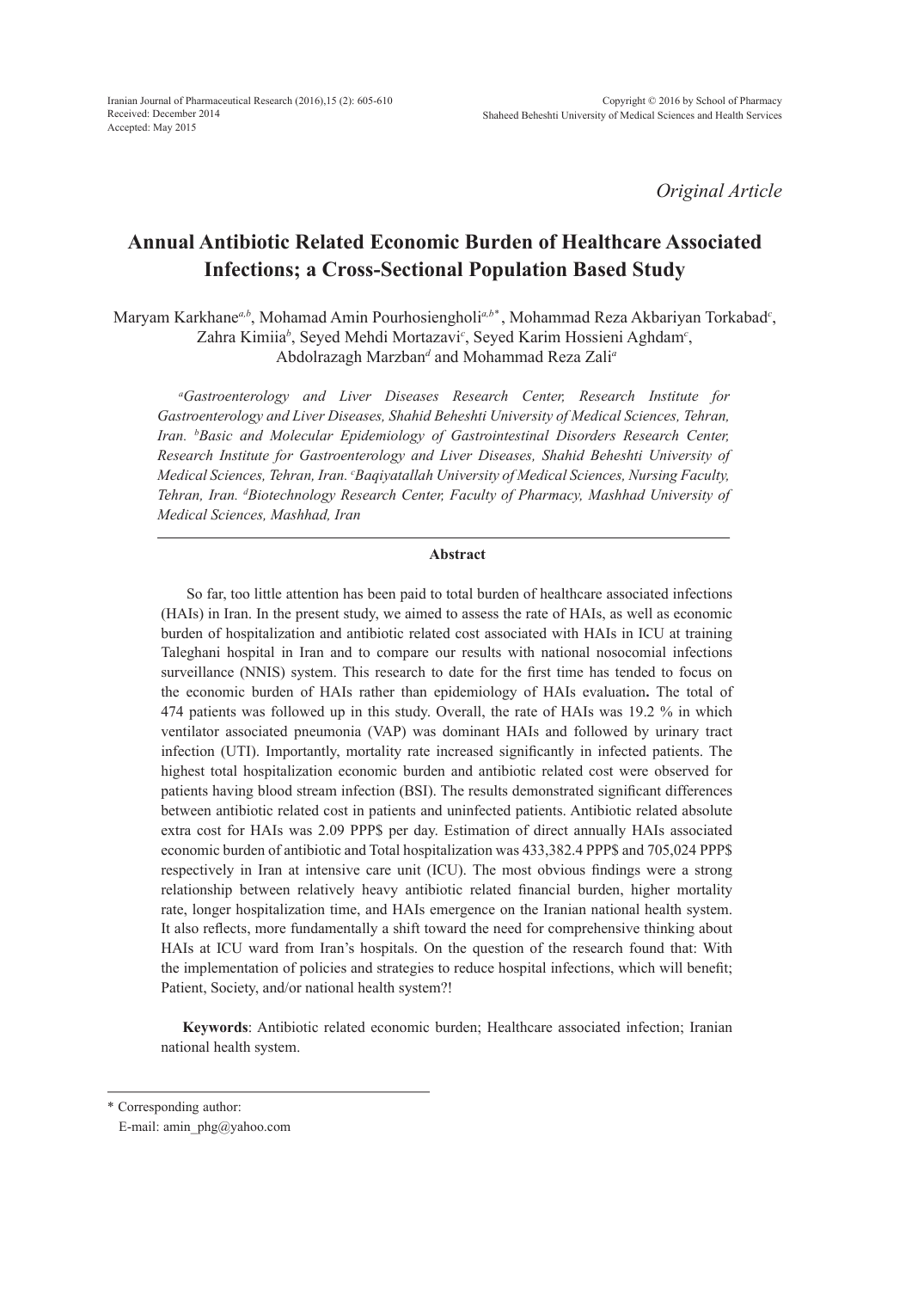### **Introduction**

Imposed economic burden of common disease was completely definite, but with wide range which differed based on the diseases and therapeutic methods (1, 2). Despite the hygiene improvement in the medical centers in the recent century, healthcare associated infections (HAIs) are considered as growing public health worldwide (3). The national nosocomial infection surveillance program was established in Iran since 2007 based on national nosocomial infection surveillance (NNIS) system definitions which classified for four major groups including pulmonary, urinary tract, blood stream, and surgical site infections (4). Annually six million patients admitted to hospitals in Iran. Of these patients, about six hundred thousand patients are infected with HAIs. The HAIs was announced 10 to 15 % by health system in Iran in recent years  $(5)$ .

HAIs had the highest occurrence at ICU ward which was related to the most use of invasive therapeutic devices(6). HAIs may be assumed as leading causes of death especially at intensive care unit (ICU) ward in patients with terminal medical conditions, such as advanced malignancy or end stage kidney or liver disease (7, 8). HAIs create the socioeconomically impact on patients and nation's economy. HAIs caused the increased hospitalization stay, staff time, cost of laboratory tests on the pathogens and antimicrobial treatment (9, 10).

The antimicrobial treatment related financial cost is a main part of the health economic burden, but data about this subject are rarely found in Iran. Understanding differences in economic burden of HAIs and antimicrobial treatment compared to other patients in health system informs patients, physician and government in order to promote quality of patients' health besides reducing morbidity, mortality, and prevention of wasting time and money. This study focused on economic burden estimation and daily cost evaluation created by HAIs and limited for hospitalized patients at ICU of university hospital; because these patients are potentially susceptible to infections (11). This study highlighted the necessity for efficient policy making which aimed to increase

the survival rate of critical ICU's patients at university hospitals. Overall, the economic burden of 245 patients was estimated in this paper. One of the most significant current assay was attempting to summarize and highlight the major findings of the epidemiology of HAIs and evaluate economic burden of antimicrobial treatment and HAIs for ICU's patients.

# *Methods*

## *Study population*

This study conducted the cross-sectional prospective surveillance study for adult patients (15< years of age) admitted at medical-surgical ICU (MS-ICU) ward of Taleghani hospital between 2012 - 2013. Taleghani hospital is a public hospital with 620 beds located in Tehran, Iran. From 474 patients hospitalized at ICU, 245 patients were included in this study. ICU's Patients who previously acquired infections with non origin of hospital and non origin of ICU ward, neonatal patients (<15years), patients hospitalized for less than 2 days were excluded from this study. Also cases for superinfection were excluded. Inclusion criteria were age  $\geq$ 15 and ICU hospitalization for more than 2 days. Common surveillance of HAIs was performed by infection control nurses and infectious diseases specialist physicians. HAIs were defined using the NNIS criteria (4). 198 studied hospitalized patients in ICU who do not infect with any HAIs were assumed as control group and also, patients with HAIs with origin of ICU ward were assumed as case group.

# *Measurement of HAIs associated economic burden*

Prescription of Antimicrobial agents was recommended by an infectious disease consultant. All of charts, prescriptions and therapeutic indications were registered in medical record of patients. Therapeutic methods and agents cost were calculated and examined in US dollars based on 2012 prices of antimicrobial agents and were mentioned in text and tables. According to the reports released by Iranian Central Bank and World Bank Organization from 2012 to 2013; for example, one PPP\$ (purchasing power parity \$) was estimated around 24, 850 Rails in 2013. Therefore, 24,8850 Rails were used as the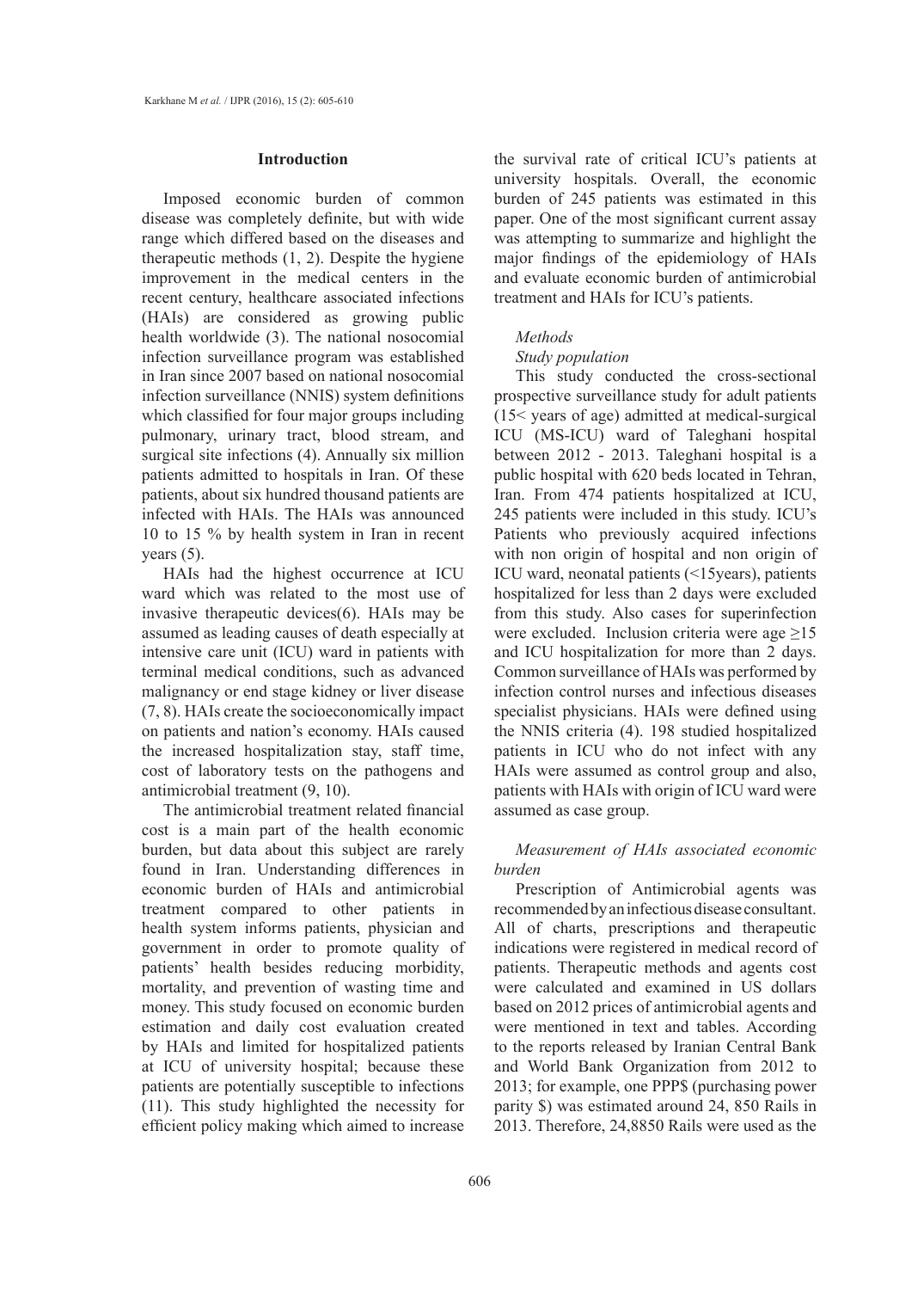| <b>Characteristics</b>                                  | <b>Patients with HAIs</b> | <b>Patients without HAIs</b> | P-value |
|---------------------------------------------------------|---------------------------|------------------------------|---------|
| Male-female (Percent)                                   | 56.04-39.6                | 55.8-44.2                    | 0.62    |
| Age (Mean $\pm$ SD), year                               | $63.60 \pm 3.24$          | $52.74 \pm 1.32$             | 0.003   |
| Age Range                                               | 17-89                     | 15-89                        | ٠       |
| Mortality (Percent)                                     | 47.90                     | 27.40                        | 0.009   |
| Unit of Blood (Mean $\pm$ SD),<br>unit                  | $10.83 \pm 2.25$          | $5.36 \pm 0.64$              | 0.023   |
| Hospitalization (Mean $\pm$ SD),<br>day                 | $13.50 \pm 2.85$          | $5.78 \pm 0.30$              | 0.01    |
| Glossary Common scale (GCS)<br>(Mean $\pm$ SD), scale   | $10.88 \pm 0.37$          | $12.36 \pm 0.17$             | 0.63    |
| Total cost of antibiotic/Day<br>$(Mean \pm SD)$ , PPP\$ | $3.32 \pm 0.43$           | $1.23 \pm 0.12$              | 0.000   |
| Total cost of HAIs/Day (Mean<br>$\pm$ SD), PPP\$        | $86.08 \pm 2.76$          | $82.68 \pm 1.08$             | 0.19    |

**Table 1.** Comparison of frequency of criteria in infected and uninfected patients.

reference value to convert costs from Iranian Rails to PPP\$ (12, 13).

# *Data analysis*

The patients with HAIs were assumed as the case group and patients without any HAIs as the control group. The total economic burden was evaluated for the case. The descriptive statistics and frequency distribution such as mean, standard deviation and percentage were used.

The Differences were analyzed by T tests and one way ANOVA for continuous data. Odds ratios (OR) and the confidence intervals (95 % CI) of the ORs were calculated by logistic regression analysis. All of statistical analysis were two sided, and p<0.05 was considered significant. Also, SPSS, version 16 (SPSS Inc., Chicago. IL. USA) was used for data analysis.

## **Results and Discussion**

Of 474 patients, 245 patients entered in this study. 19.2 % of included patients were infected with HAIs. The patients contained 139 male and 106 females. The mean age of infected patients was  $63.6 \pm 3.24$  and  $52.74 \pm 1.32$  at uninfected patients ( $P = 0.047$ , Table 1). The results showed that mortality for infected patients was more than un-infected (ADJ. OR: 2.5; 95 %CI: 1.3- 4.90, P-value=0.005). In addition, the unit of blood for infected patients was  $10.38 \pm 25$  and for un-infected was  $5.36 \pm 0.64$  (P=0.023). Also, there is an association between Hospitalization days and risk of infection (ADJ. OR: 1.14; 95 %CI: 1.07-1.21, P-value<0.001).

The excess day of hospitalization for infected patients was 7.7 days. The most common type of HAIs was ventilator associated with pneumonia (VAP) (9.39 %) followed by the urinary tract infection (UTI) (5.71 %) and blood stream infection (BSI) (3.26 %). However, the cost of antibiotic per day increased in the infected patients but the total economic burden of hospitalization for two groups was approximately equal. Albeit, the highest antibiotic associated economic burden was observed for patients with BSI; the highest total economic burden of hospitalization was allocated for patients BSI which was followed by UTI and VAP (Table 2).

Although, there are abundant epidemiological researches about HAIs around the world (8, 14- 18), so far, there have been little researches about HAIs in Iran especially for ICU hospitalized patients, related economic burden and antibiotic associated cost. In this study, we aimed at obtaining an estimate of the cost of antibiotic and HAIs for the first time in Iran. 19.2 % HAIs rate that we found was somewhat higher than rate report by Iranian national health system (5).

It can potentially cause higher rate of HAIs in ICU ward rather than other wards of hospitals consistent with other studies (19). The predominant site of infection differs by the studied population, ward of hospitalization,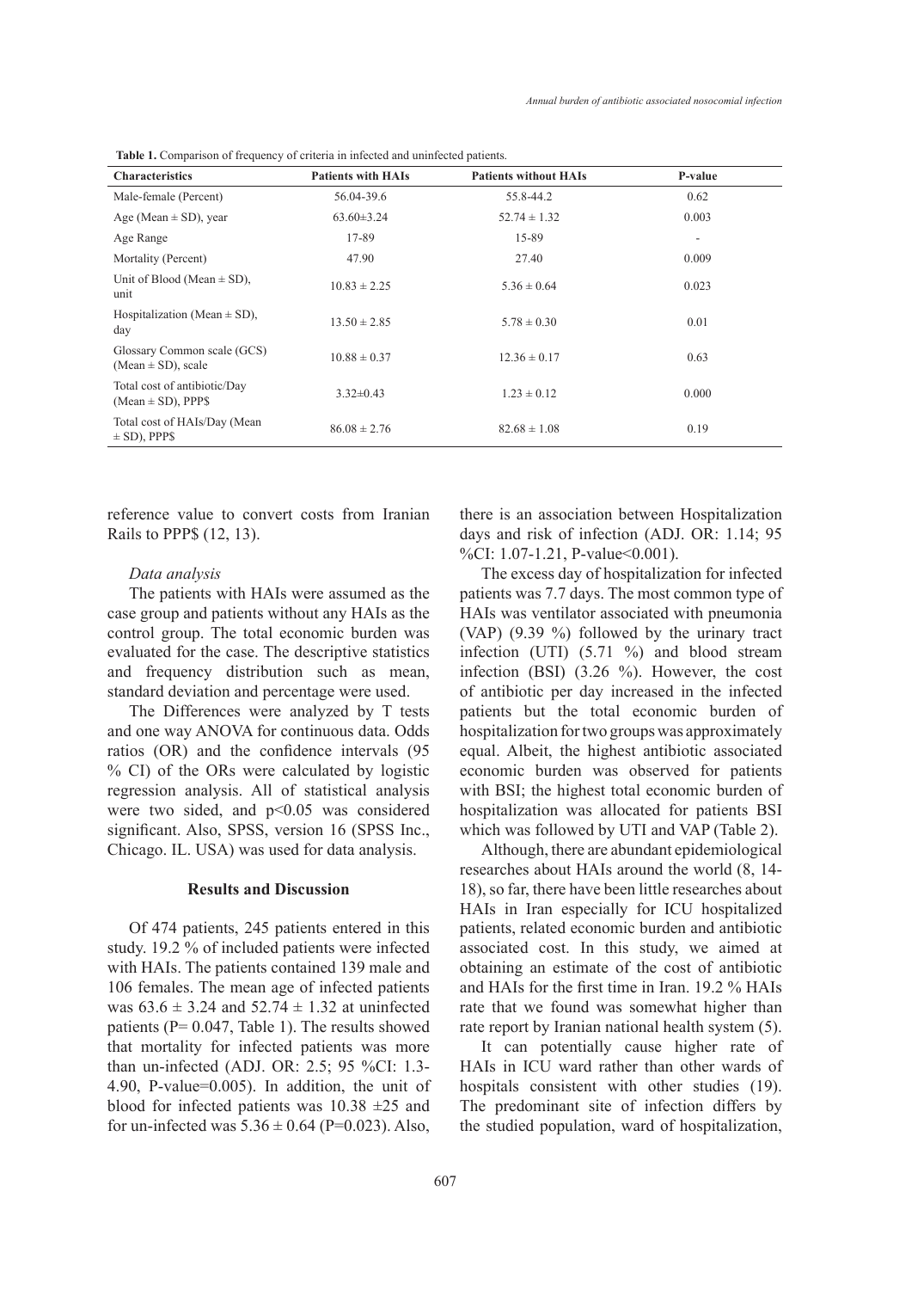|                | <b>Incidence</b> |                                           | <b>Antibiotic Related Cost (PPPS)</b> |                                                  | Length of Stay (days) |                  |                                                 |                    |
|----------------|------------------|-------------------------------------------|---------------------------------------|--------------------------------------------------|-----------------------|------------------|-------------------------------------------------|--------------------|
| Site of<br>HAI | N                | Incidence<br>Rate%<br>$(95\% \text{ CI})$ | Mean costs                            | Ratio of<br>costs (model)<br>estimate:<br>95% CI | Additional<br>cost    | Means LoS        | Ratio of<br>days (model<br>estimate:<br>95% CI) | Additional<br>days |
| No HAI         | 198              | 80.8                                      | $1.23 \pm 0.12$                       | $(0.98-1.4)$                                     | Reference             | $5.77 \pm 0.29$  | $(5.18-6.36)$                                   | Reference          |
| <b>BSI</b>     | 8                | 3.3                                       | $5.63 \pm 1.64$                       | $(1.75 - 9.52)$                                  | 4.40                  | $9.25 \pm 1.55$  | $(5.57 - 12.93)$                                | 3.48               |
| UTI            | 14               | 5.7                                       | $2.61 \pm 0.33$                       | $(1.89 - 3.34)$                                  | 1.38                  | $9.36 \pm 3.10$  | $(2.26 - 16.05)$                                | 3.59               |
| <b>SSI</b>     | $\overline{2}$   | 0.8                                       | $2.26 \pm 0.71$                       | $(-6.81 -$<br>11.34)                             | 1.03                  | $13\pm5.00$      | $(-50.53 -$<br>76.5)                            | 7.23               |
| <b>VAP</b>     | 23               | 9.4                                       | $3.04\pm0.58$                         | $(1.82 - 4.26)$                                  | 1.81                  | $17.29 \pm 5.52$ | $(6.51-29.4)$                                   | 11.52              |

**Table 2.** The incidence of HAIs by site of infection and its impact on the length and cost of hospital stay/Day.

type of performed surveillance, sampling and season in which the search is concluded (1, 20). This study was done in winter and spring. It may be the reason of high prevalence of VAP. However, the longest hospitalization, mechanical ventilation and the oldest age were observed for VAP (Table 3). Instrumentation of the catheter is an established external risk factor of infection. In addition, the presence of invasive devices, type of prescribed antibiotics, length of hospitalization and severity of underlying disease can be assumed as the main risk factors of HAIs at ICU's patients. Similar to Rosenthal meta analysis study, Klebsiella pneumonia, Escherichia coli and Staphylococcus were mostly found in the common site of infections in this study (19).

We found rare economic evidences on HAIs in Iran. The economic burden of HAIs seems to be moderately high in Iran and it imposes a relatively heavy financial burden on the Iranian national health system because of its high prevalence at ICU and its impact on survival rate, waste of time, and money.

However, this high economic burden may have been due to HAIs, they may have also been related to our research strategy focused on HAIs. Therefore, caution is needed in interpreting these results. The financial burden of HAIs related to total antibiotic was doubled for the other patients (ADJ. OR: 1.5; 95%CI: 1.25-1.80, P-value<0.001). HAIs imposed the excess economic burden related to antibiotic which is on average 2.09 PPP\$ per day for each infected patients in this study. Although, there isn't significant relation between total economic burdens of hospitalization/day between infected and un-infected patients; maybe, the time of study and number of samples were the reasons of that. If the results of the study are emerged with other hospitals, the different results will be likely obtained. The financial burden of HAIs related to excess total hospitalization per day increased to 3.4 PPP\$ than the un-infected patients. This study showed that BSI and VAP caused the highest antibiotic economic burden. It may be due to prescription of infrequent and normally more expensive antibiotics which imposed high financial burden. Although it was observed that BSI and UTI had the most total economic burden of hospitalization. The highest rate of morbidity and mortality was demonstrated in the BSI patients. Table 4 illustrated the related financial burden and associated criteria. In

**Table 3.** The Mean age, mean transfused blood and incidence of mortality by site of infection.

| <b>Hospital Acquired Infection</b> | Mean Age $\pm$ SD | Mean Transfused Blood $\pm$ SD | <b>Mortality Rate %</b> |  |
|------------------------------------|-------------------|--------------------------------|-------------------------|--|
| <b>BSI</b>                         | $55.50 \pm 8.24$  | $12.25 \pm 5.51$               | 62.5                    |  |
| UTI                                | $57.14 \pm 6.44$  | $8.43 \pm 2.96$                | 50                      |  |
| SSI                                | $53.00 \pm 33.00$ | $7.00 \pm 7.00$                | 50                      |  |
| <b>VAP</b>                         | $70.30 \pm 3.82$  | $12.35 \pm 3.92$               | 43.47                   |  |
| No HAIs                            | $52.91 \pm 1.32$  | $5.36 \pm 0.63$                | 55.1                    |  |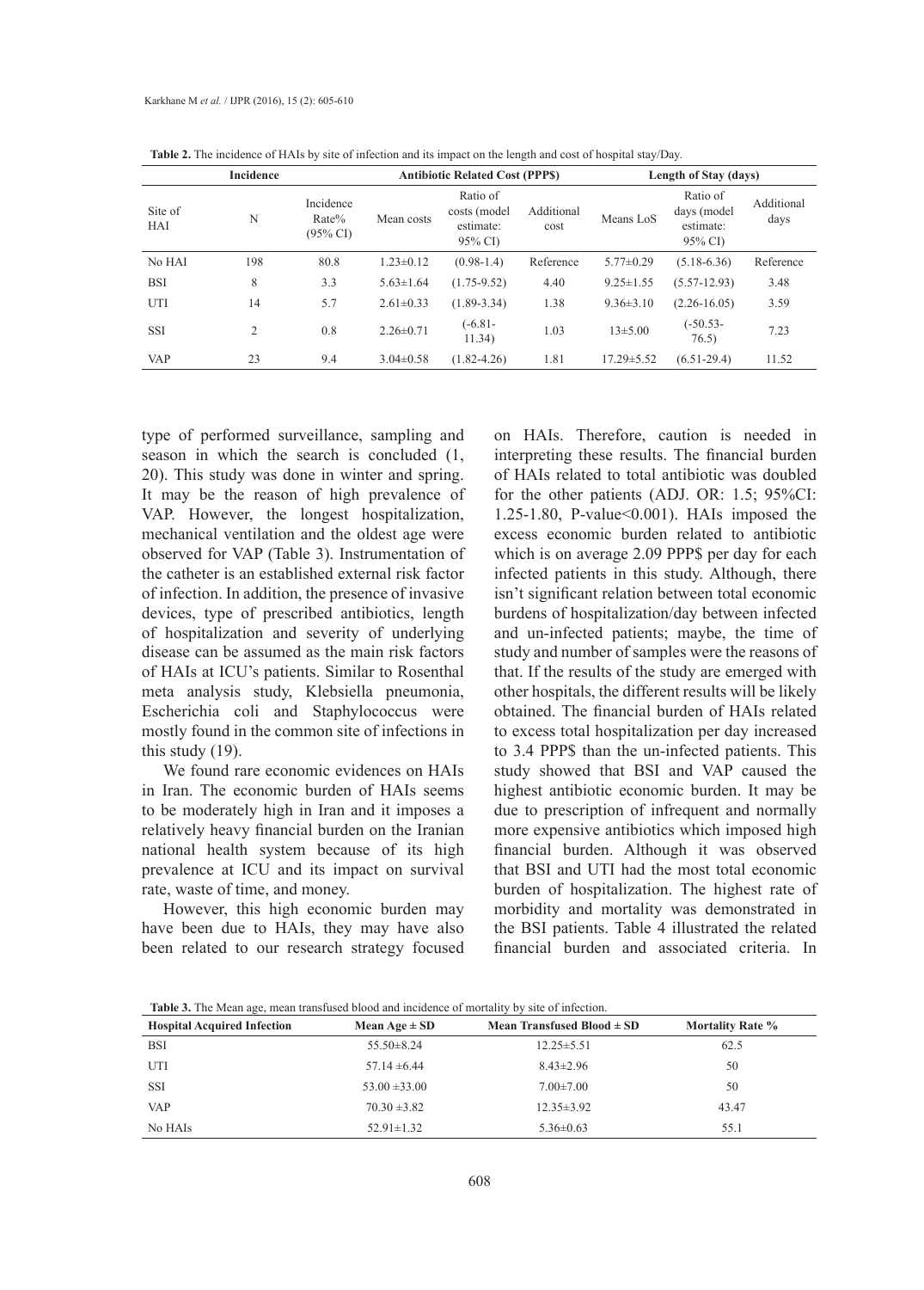| Economic Burden of HAIs associated antibiotics/per person/<br>day              | 2.09 PPPS (51,936.5 Rails)                                                |  |
|--------------------------------------------------------------------------------|---------------------------------------------------------------------------|--|
| Mean of hospitalization at ICU ward                                            | $7.29$ days                                                               |  |
| ICU beds in Iran                                                               | $3000$ beds                                                               |  |
| HAIs rate at ICU                                                               | 19.20 percent                                                             |  |
| Infected patients at ICU/week in Iran                                          | 576 patients                                                              |  |
| Infected patients at ICU/year in Iran                                          | 29622 patients                                                            |  |
| Economic burden of antibiotics/week in Iran                                    | 8,426.88 PPP\$ (209,407,968 Rails)                                        |  |
| Annually economic burden of HAIs associated antibiotics in Iran<br>(range)     | 433,382.40 - 457,083.00 PPP\$ (10,769,552,640 - 11,358,512,550)<br>Rails) |  |
| Annually economic burden of HAIs associated hospitalization in<br>Iran (range) | 705,024 - 734,210.89 PPP\$ (17,519,846,400-18,245,140,616.50)<br>Rails)   |  |

accordance with Iranian national health system report, in which 3000 beds are belonging to ICU (21) and 19.2 % HAI rate and 7.29 days as the mean of hospitalization days in this study, it was estimated that 576 patients involved in HAIs at ICU ward in Iran per week. It was approximated weekly and annually that HAIs associated economic burden of antibiotic was 8,426.882 PPP\$ and 433,382.40 PPP\$ respectively in Iran.

# **Conclusion**

In this study, we examined the HAIs antibiotic financial and economic burden. HAIs is more prevalent in ICU's patients and remains as an important patient safety problem and the financial and social costs are staggering. The economic burden of HAIs and antibiotic seems to be moderately high in Iran and it imposes a relatively heavy economic burden on the Iranian national health system because of its high prevalence at ICU and its impact on survival rate, hospitalization length, implementation of more expensive therapies, more prescription and infrequent antibiotics with heavier costs. However, possible mistreatment of patients certainly effects on the financial burden, but one of the limitations of the study is the disability to examine possible mistreatment. The NNIS has established in recent decade in Iran which has weak point as a neoteric program (5). This research highlights the importance of HAIs in our country and establishes scientific policies to prevent the loss of patients, waste of time, and money.

In conclusion, length of stay and antibiotic prescription were the main cost of ICU's patients that could be minimized by enhancement of the quality of insurance industry in our country and deletion of possible mistreatments.

# **Acknowledgments**

The authors thank Ms. Rahmati, an infection control nurse, Dr.Homiera Yazdinejad and Dr. Alizadeh as the head of infection control team. This study was supported by Basic and Molecular Epidemiology of Gastrointestinal Disorders Research Center of Shahid Beheshti University of Medical Sciences.

#### **References**

- Forouzanfar MH, Sepanlou SG, Shahraz S, Dicker D, (1) Naghavi P, Pourmalek F, Mokdad A, Lozano R, Vos T, Asadi-Lari M, Sayyari AA, Murray CJ and Naghavi M. Evaluating causes of death and morbidity in Iran, global burden of diseases, injuries, and risk factors study 2010. Arch. Iran. Med. (2014) 5: 304-320.
- Ghaffar A, Reddy KS and Singhi M. Burden of non-(2) communicable diseases in South Asia. BMJ (2004) 7443: 807-810.
- (3) Rashid M. Technology and the future of intensive care unit design. Crit. Care. Nurs. Q. (2011) 4: 332-360.
- Asl HM, editor. The National Nosocomial Infections (4) Surveillance in Iran. A 4 years report. BMC Proceedings; 2011: BioMed Central Ltd.
- www.mehrnews.com/news/2376304. (5)
- Assar S, Akhoundzadeh R, Aleali AM, Latifi SM and (6) Salemzadeh M. Survey of nosocomial infections and causative bacteria: A hospital-based study. Pak. J. Med. Sci. (2012) 3: 455-458.
- (7) Goto M, Al-Hasan MN. Overall burden of bloodstream